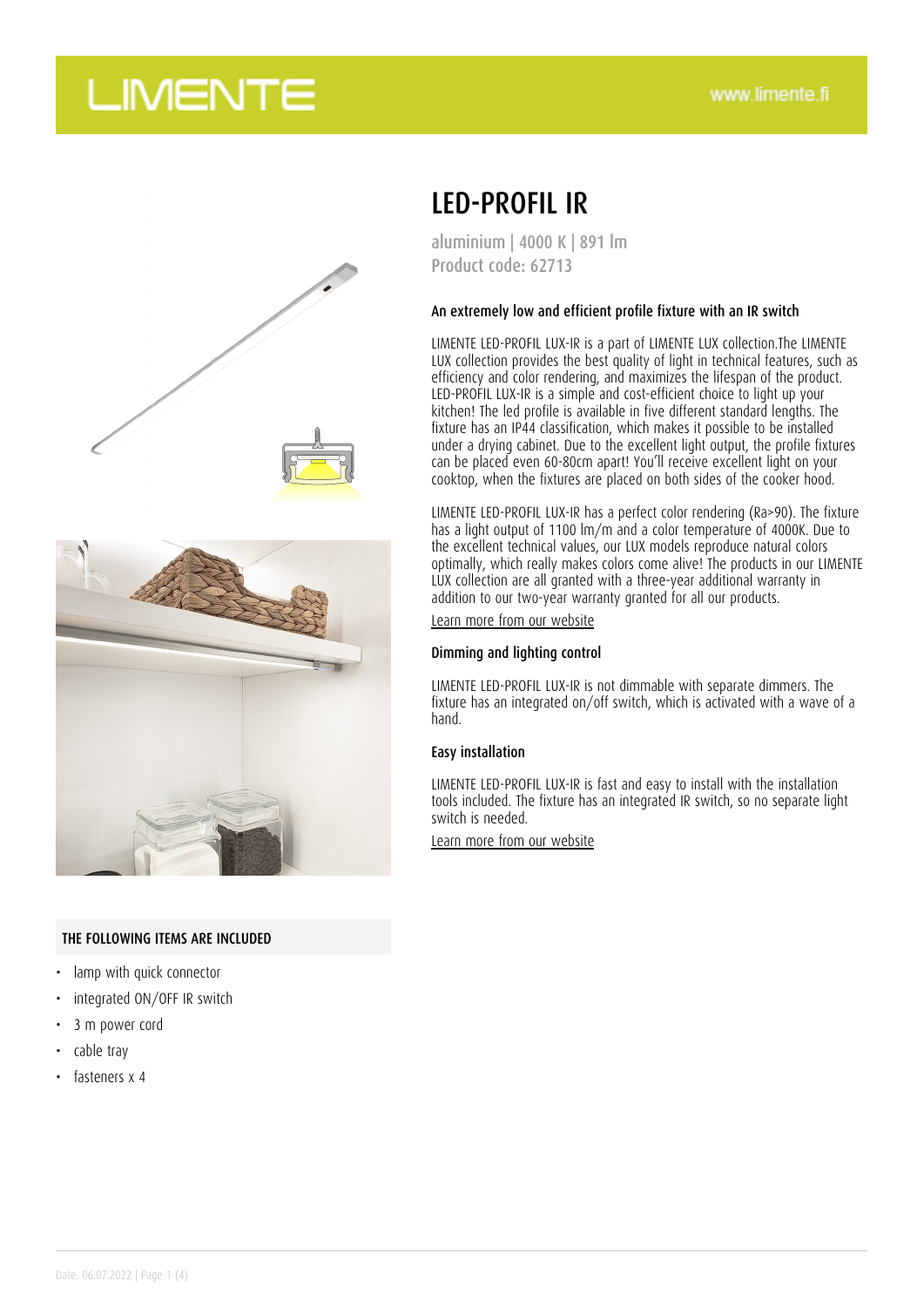# LIMENTE

### PROFIL 86 IR AL PROFILE LIGHT

### OVERVIEW

| <b>PRODUCT CODE</b> | 62713                              |
|---------------------|------------------------------------|
| <b>GTIN-CODE</b>    | 6438400001619                      |
| ELECTRICAL NUMBER   | 4129698                            |
| ETIM GENERAL NAME   | Light ribbon-/hose/-strip          |
| ETIM CLASS          | Light ribbon-/hose/-strip EC002706 |
| ETIM GROUP          | 41 Domestic light fittings         |
| <b>COLOUR</b>       | Alulook                            |
| <b>LAMP TYPE</b>    | LED                                |

### SPECIFICATIONS

| <b>PRODUCT DIMENSIONS</b>                | 865.0 x 17.0 x 9.0                                                                   |
|------------------------------------------|--------------------------------------------------------------------------------------|
| <b>MOUNTING METHOD</b>                   | Surface mounting                                                                     |
| <b>COLOUR TEMPERATURE</b>                | 4000 K                                                                               |
| <b>COLOUR RENDERING INDEX CRI</b>        | > 90                                                                                 |
| <b>RATED LIFE TIME</b>                   | 35.000h (L80B10)                                                                     |
| <b>ENERGY EFFICIENCY CLASS</b>           |                                                                                      |
| <b>LUMINOUS FLUX</b>                     | 891 lm                                                                               |
| <b>EFFICIENCY</b>                        | 50 lm/W                                                                              |
| <b>VOLTAGE</b>                           | 24 V DC                                                                              |
| <b>INGRESS PROTECTION CODE</b>           | <b>IP44</b>                                                                          |
| NUMBER OF LEDS/M                         |                                                                                      |
| <b>INPUT POWER</b>                       | 18 W                                                                                 |
| <b>NUMBER OF SWITCHING CYCLES</b>        | > 50000                                                                              |
| AMBIENT TEMPERATURE RANGE                | $-20^{\circ}$ C $-50^{\circ}$ C                                                      |
| <b>INPUT POWER CONNECTOR</b>             |                                                                                      |
| <b>WARRANTY PERIOD (MONTHS)</b>          | 24                                                                                   |
| <b>ADDITIONAL COVER (MONTHS)</b>         | 36                                                                                   |
| <b>INSTALLATION AND OPERATING MANUAL</b> | https://www.limente.fi/Images/productpics/instructions/limente_led-profil-lux-ir.pdf |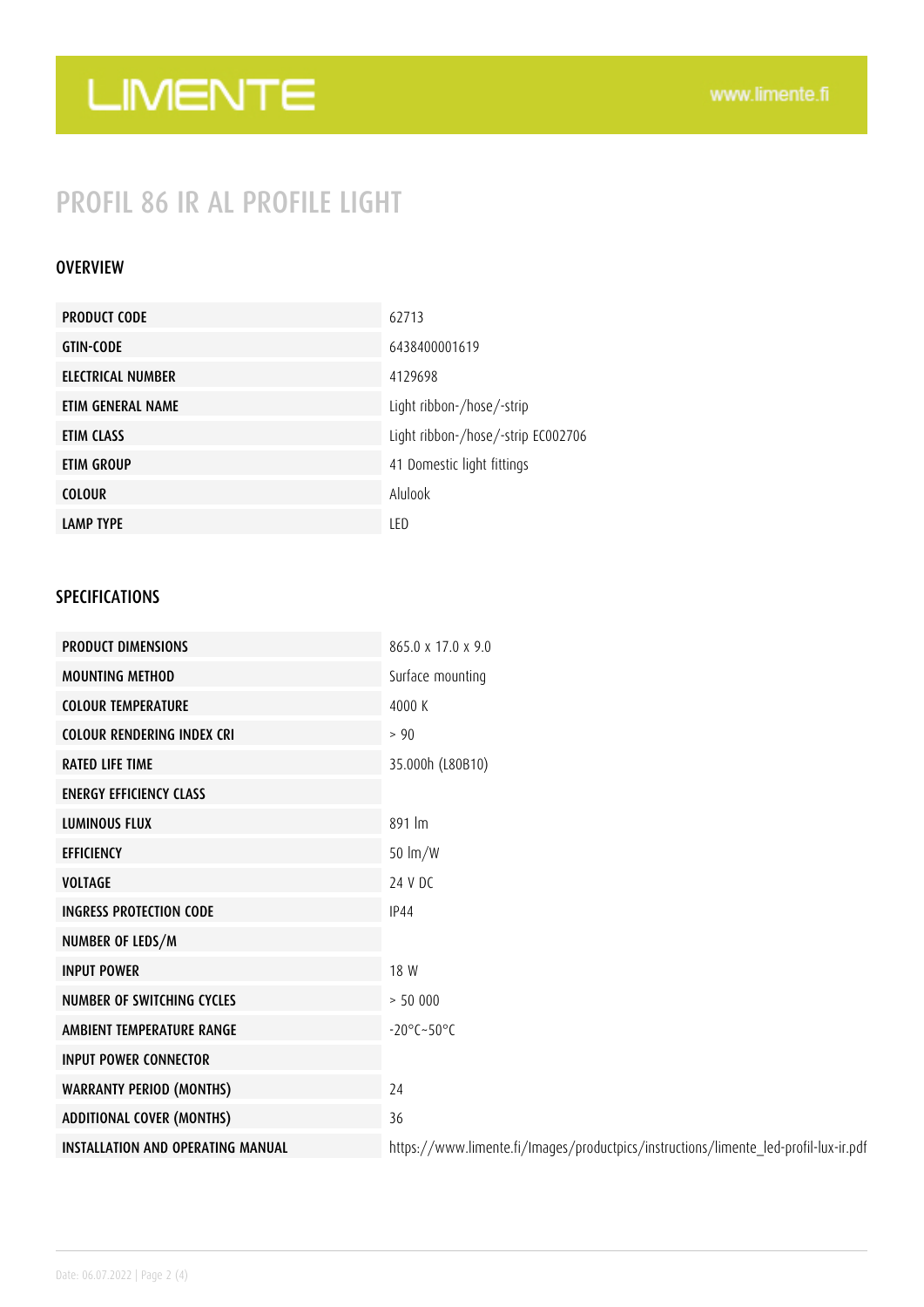

### PROFIL 86 IR AL PROFILE LIGHT

### RECOMMENDED ACCESSORIES

| PRODUCT CODE    | PRODUCT                                                    |
|-----------------|------------------------------------------------------------|
| LED28030        | LED POWER SUPPLY, WHITE, 24 V, 30W, INTEGRATED CONNECTORS  |
| LED28060        | LED POWER SUPPLY, WHITE, 24 V, 60W, INTEGRATED CONNECTORS  |
| <b>LED28100</b> | LED POWER SUPPLY, WHITE, 24 V, 100W, INTEGRATED CONNECTORS |
|                 |                                                            |